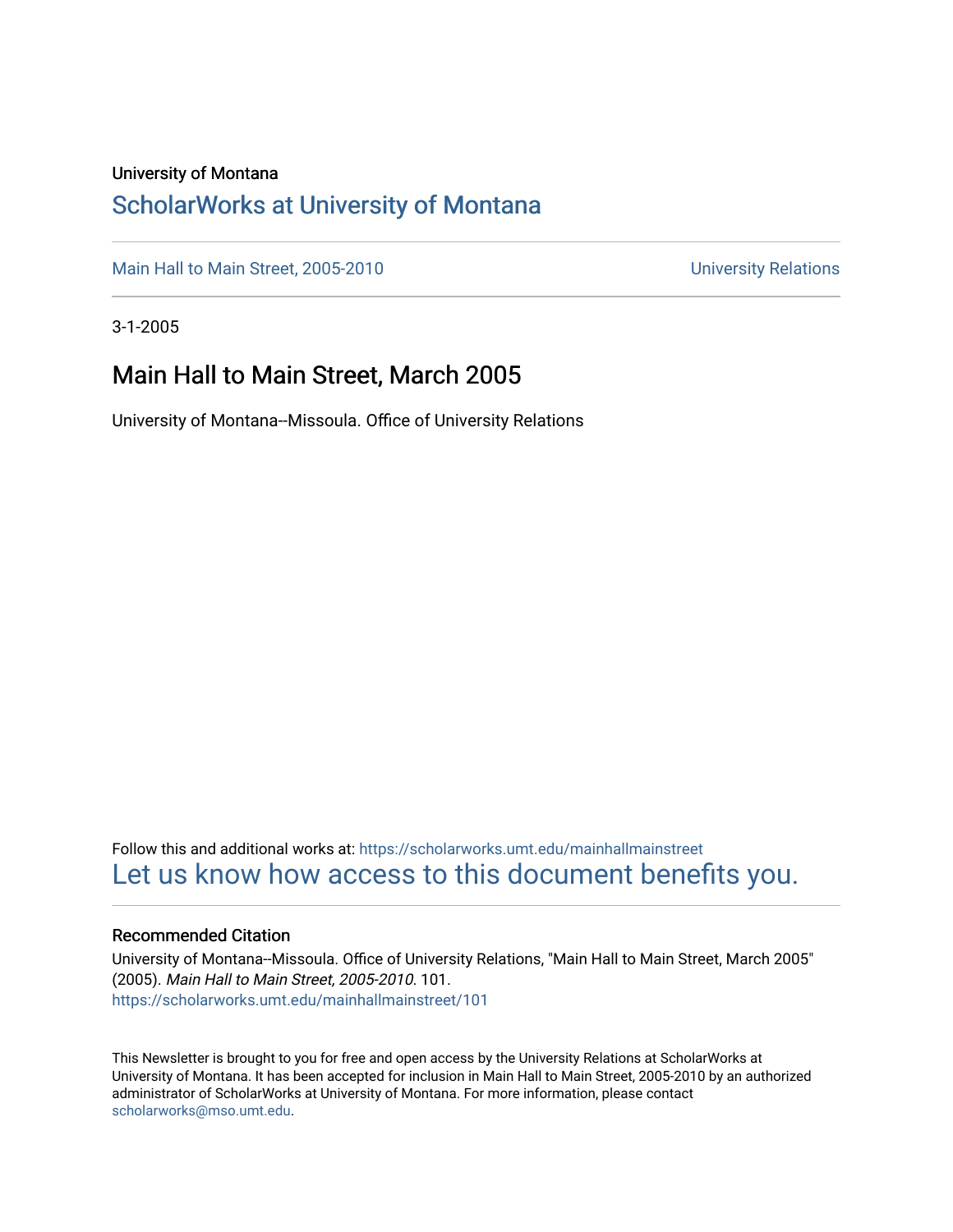

# **Griz merchandise among nation's top 50 sellers**

**I** sporting events and found on untold thousands<br>hats. T-shirts, sweaters, license plates, blankets It's worn by maroon-and-silver clad throngs at Griz ofhats, T-shirts, sweaters, license plates, blankets and bottle openers across the nation and around the world. There's even a proposal to place it on coffins and urns.

The University of Montana logo. UM and the bear. The bear is everywhere.

In recent years the popularity of Griz Gear and UM merchandise has landed Montana on the Collegiate Licensing Company's list of 50 top-selling universities in the nation. The most recent figures show UM at No. 46, ahead of Colorado State, Army, Air Force and Boise State.

UM was the only I-AA football institution to make the list.

"I think there are

combinations of factors for our success," said University Executive Vice President Bob Frazier, who oversees UM licensing and marketing efforts. "Obviously the success of our athletic teams has helped. And sales improved after we returned to our original school colors. We also have done a better job of communicating and

marketing our brand." UM licenses businesses to use its logos and image, and in return gets a royalty percentage with each licensee based on the wholesale price of individual items.

Montana's royalty income has jumped nearly 800 percent between 1994-95 and 2003-04. The first big jump — 214 percent — took place after UM won its first national football championship in 1995-96. That also was the year the University changed its colors and updated the look of its logos.

Another big spike in revenue — 112 percent — took place in 2001-02, which coincidently was another year UM won a national football championship. Frazier said 2003-04 was

Montana's best royalty revenue year ever, and the current year is shaping up to top that one after three quarters.

"This year we exceeded in one quarter what we earned in all of the 1995 national championship year," Frazier said.

So where does this revenue go? Susan Murphy, UM's trademarks and licensing administrator, said it funds everything

from marketing the University and scholarships to community service projects, travel, special events and shoring up the athletic department budget. It also funds Brain Busters," a statewide quiz show for high school students who can win scholarships to UM campuses.

**Murphy, UM trademark and licensing administrator**

**Susan**

 Murphy said UM also sometimes takes trades for use of its image. In a recent development, a phone book company that

produces directories for 180 cities in the United States and Canada was allowed to use UM logos in return for free full-page ads in each phone book, providing an advertising presence that wasn't possible in the past.

"Some of the cities include Calgary, Alberta; Victoria, British Columbia; Anchorage, Alaska; Salt Lake City, Utah; and Olympia, Wash.," she said.

**— Continued back page**



### **Massive egg hunt hits campus March 26**

direct ready to dash for candy and prizes. The  $J$ fifth annual UM Easter Eggstravaganza is Saturday, March 26, on the Oval.

This year's Easter egg hunt will be bigger and better than ever, with 12,000 prize eggs and 25,000 pieces of candy for local youngsters. The hunt begins at <sup>1</sup> p.m. in the heart of campus, where children will scour nearly four acres of lawn for age-appropriate candy and prizes. Free and open to the public, the hunt features separate sections for the following age groups: 0-3, 4-5, 6-7 and 8-9 years old.

The Eggstravaganza is sponsored by UM's President's Office and University Relations, the New 102.5 Mountain FM, Southgate Mall, Community Medical Center, The Bookstore at UM, A Carousel for Missoula, KECI-TV and the Missoulian.

For more information, contact event director Rita Munzenrider at (406) 243-4824. &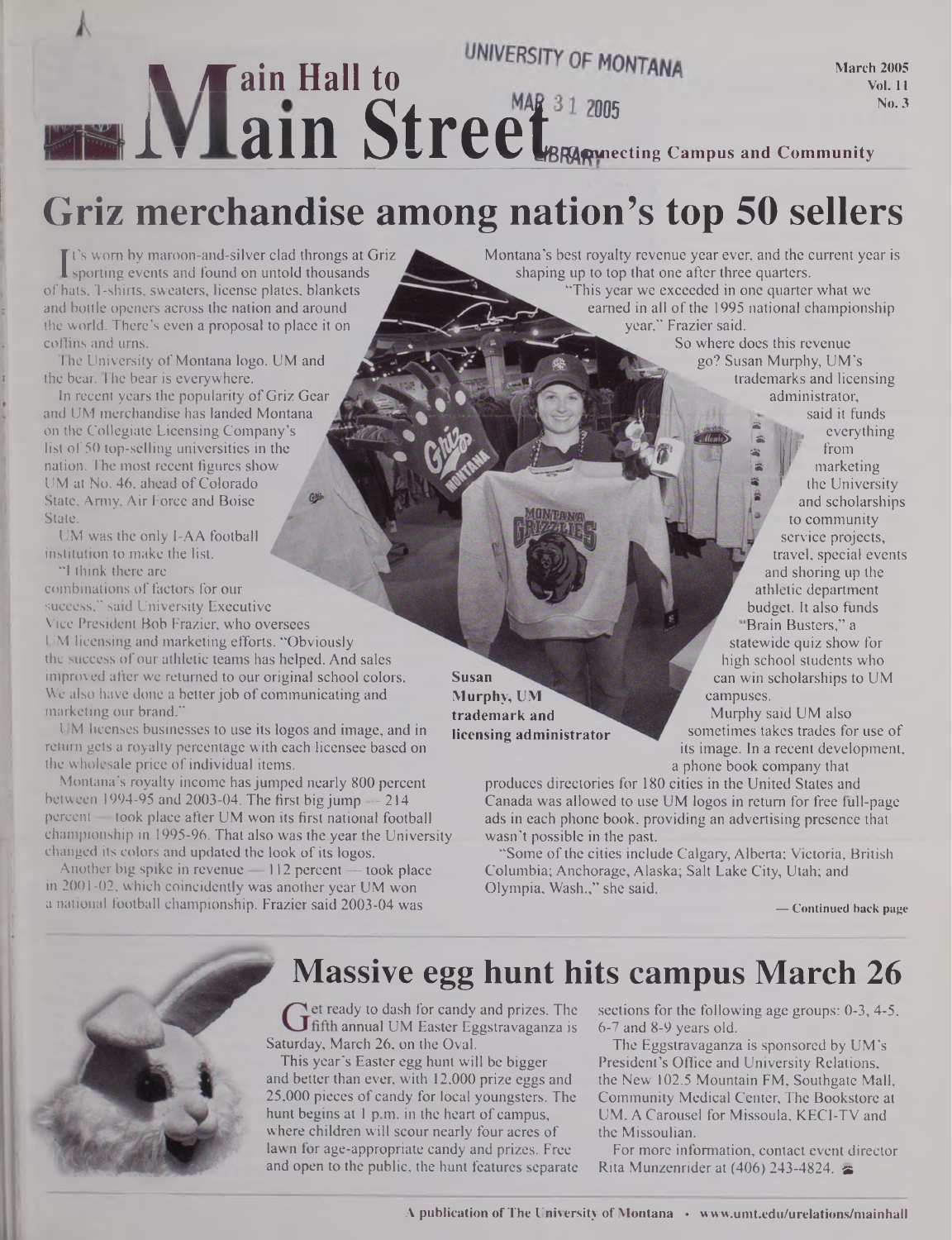## **New program offers students real-world experience**

 $A<sup>19</sup>$ -gun salute in Fielena on<br>new governor, new legislative I9-gun salute in Helena on **L**an. 3 was the backdrop for session and new opportunity for two UM students.

Beth Saboe and Tim Rilley are broadcast journalism majors from UM who are covering the Montana Legislature in Helena as part of the Legislative News Service. The two began coverage with the inauguration of state politicians on the first Monday in January.

The purpose of the program is to inform and educate Montanans about action taking place in the Montana Legislature and to provide UM students with realworld experience in the broadcast industry. Currently, the service is sent out to more than 50 radio stations statewide.

"It is refreshing to get concise, accurate, professional and timely reports," said Fred Lark of K.XLO radio station in Lewistown. "It is also very appealing for our scheduling because they (the reports) are short."

But it's not as easy to gain access to the newsmakers as one would think. "We had spent time, literally, pounding pavement around the Capitol, handing out our business cards," Saboe said. "It's tough to get the House and the Senate to realize that they need to talk to the Legislative News Service just like they would AP or the Great Falls Tribune." She said some



Legislative News Service students working at the Montana State Capitol building

shy away from them because they are college students, but said she and Rilley are not letting that stop them.

Their biggest challenge the first week, Saboe said, was technology issues and not knowing the right people to talk to for

stories. Rilley said his biggest challenge was finding his way around the Capitol.

"They've been very flexible and have managed to get their stuff out every day no matter what challenges pop up," said Denise Dowling, assistant professor in UM's Department of Radio-Television.

During one of the first days of production, the two were getting down to the wire for putting their story out. Rilley had nowhere in the Capitol to record his audio, so he put his head inside his



sweater and recorded the day's news.

So far the students have heard positive feedback about their service because of the information they're providing to Montana communities.

Lark said he subscribed to the program because it is non-commercial and unbiased without a political agenda to promote. He said it is an excellent project for students to participate in and exhibit their own professionalism.

— By *Brianne Burrowes*

# **University Relations rakes in awards for UM publications**

U *inversity* Kelations start members<br>recently won seven awards in the<br>uncil for Advancement and Support Iniversity Relations staff members recently won seven awards in the ofEducation's District VIII annual communications awards competition. It was the most awards the department has ever earned in a single year from CASE, an organization of education advancement professionals.

Silver awards went to:

Paddy MacDonald for an essay on Greenough Park that appeared in the Montanan alumni magazine.

**Joan Melcher for copy in a voluntary** subscription ad in the Montanan.

Cary Shimek for a story on bee

research in the Research View newsletter. ■ Patia Stephens for a story on higher education funding in the Montanan.

Director Rita Munzenrider, photographer Todd Goodrich and staff members Stephens, Shimek, Holly Fox, Colter Delin and Brianne Burrowes for the 2004 President's Annual Report. The report was designed by graduate student Karen Slobod.

Shimek won a bronze award for Research View, as well as a bronze he shared with Goodrich and Slobod for design of the 2004 cover of Vision, UM's annual research magazine.

CASE District VIII includes schools

in Montana, Idaho, Washington, Oregon and Alaska, as well as the Canadian provinces of British Columbia, Alberta. Saskatchewan and Manitoba.

In addition, University Relations staff members won an unprecedented three gold awards from the national Admissions Marketing Report annual competition earlier this year.

The Montanan, the 2004 President's Annual Report and Research View were judged best in their categories. UM also collected merit awards for the Griz Greetings postcard gallery on UM's Web site, a Montanan promotional ad and the University'<sup>s</sup> total recruitment package, *s*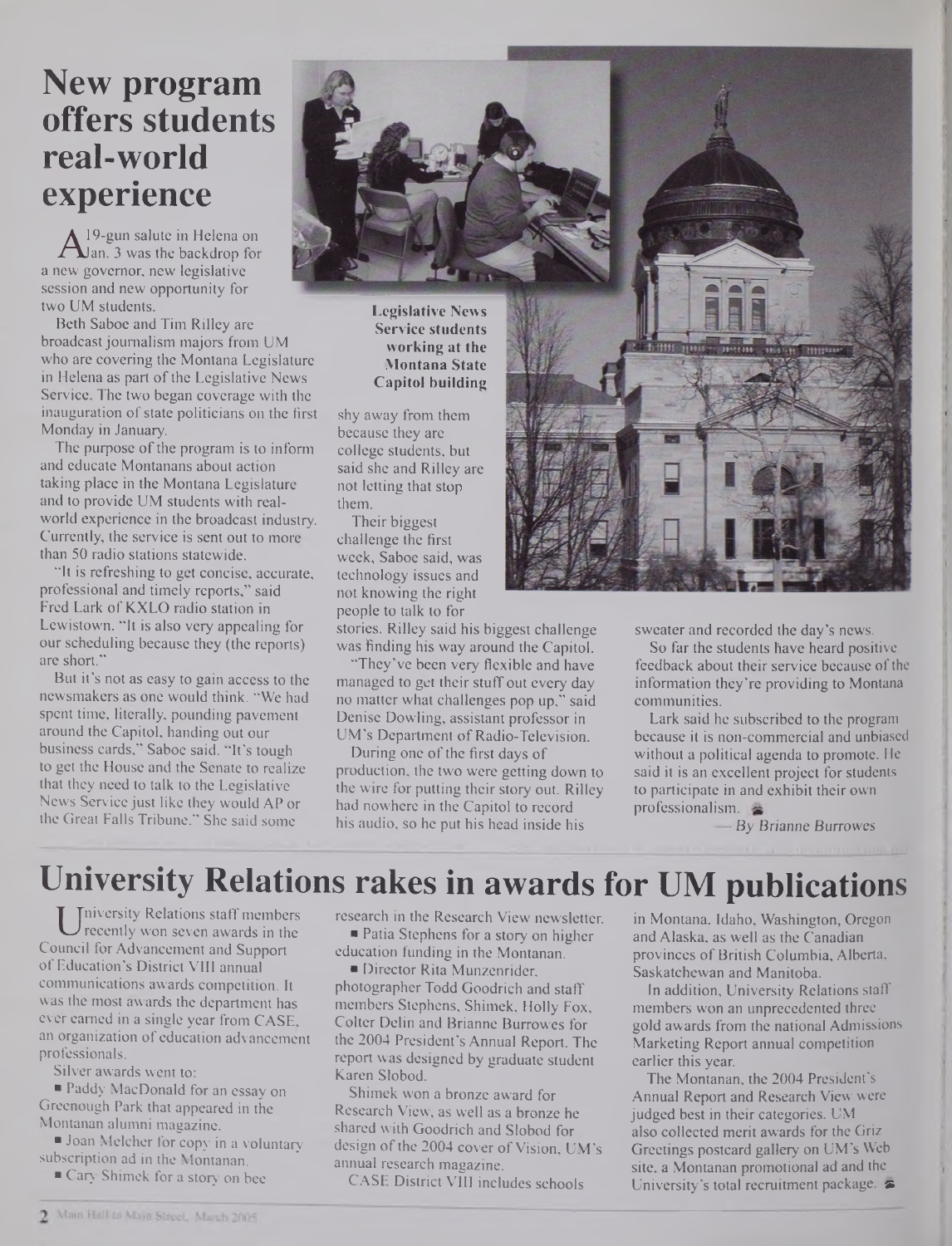**Enrollment Keeps Rising—**For the first time ever, UM spring semester enrollment has topped 13,000 students. A total of 13,039 students are registered for classes on the Missoula campus, an increase of 41 over spring semester 2004. The increase in headcount is all at the graduate level, with most of the additional students enrolled in doctoral programs, said Registrar Phil Bain. While the headcount increased slightly, the number of credit hours students are taking decreased slightly. Full-time equivalents (FTEs)

decreased by 31 with 11,036, compared to 11,067 a year ago. An FTE represents 15 undergraduate or 12 graduate semester credits. Last fall's enrollment was at an all-time high of 13,558 students. Spring enrollment typically is lower than in the fall. The largest increases in enrollment are at the College of Technology and in the School of Education, Bain said.

**Contacting Campus—**Ever wonder what's the most-used book-on campus? It's the campus telephone directory, used daily throughout the year by more than 2,300 University employees and thousands of students, as well as scores of others off campus. If you want to put your business before the eyes of the 15,000-plus UM population, now's your chance to advertise in the directory. For more information about advertising rates for the UM phone directory, call Jeff Bain at (406) 261-8729.

**Outstanding Students—**Two UM students were named fall 2004 Outstanding Student Leaders, winning in-state tuition waivers. The winners are Paul Lachapelle, a third-year doctoral student in forestry from Shelburne, Vt., and Jessie Luther, a political science major and communication studies minor from Cut Bank. Based on leadership and service, the scholarship is given biannually to UM students who provide ethical and creative leadership to help promote a healthy campus environment. Applicants who exhibit ethical leadership and service qualities were nominated by a faculty or student group member. Award funding is provided by the Office of the Vice President for Student Affairs and Coca-Cola. Applications are now being accepted for the spring 2005 awards.

**UM Museum Finds New Leader—**A longtime arts administrator has been hired to lead the Montana Museum of Art and Culture at UM. Barbara Koostra, a UM graduate, was hired as director to fill the position left vacant by the death of Nelson Britt. For the last 15 years, Koostra has worked as an arts administrator on local, state and federal levels. She previously was executive director of the Missoula Cultural Council and communications director at the Montana Arts Council. She also worked in the communications office at the National Endowment for the Arts during 1999-2000 and was assistant director at the Missoula Art Museum in 2001. Koostra received a music degree from Northwestern University and a master's degree in business administration from UM. Founded in 1956, the Montana Museum of Art and Culture hosts a permanent collection of more than 9,000 works. It is the largest collection in Montana, and its exhibits focus on contemporary and historical Montana artists, including American Indian artists and Asian art.

**Major Research Honor—**Jon "Tony" Rudbach, assistant vice president for research and economic development at UM, recently was elected to Honorary Life Membership in the International Endotoxin and Innate Immunity Society at its biennial conference in Kyoto, Japan. The honor was based on



Rudbach's research contributions during the 35 years he was active in laboratory science. With this honor, he joins only 14 other Honorary Life Members from around the world.

**Scientist of Distinction—**UM geology Professor George Stanley has been named a research associate of the Smithsonian Institution's National Museum of Natural History in Washington, D.C. The honor is awarded to "scientists of distinction who maintain a scholarly affiliation with

the Smithsonian and its research community." The research associate appointment is for three years. An invertebrate paleontologist and internationally recognized expert on modem and ancient coral reefs, Stanley has discovered dozens of previously unknown species during the course of his research. He also has written and edited six books and published more than 100 scientific writings and papers about paleontology and geology. Before coming to UM, Stanley worked as a paleobiologist at the Smithsonian's Museum of Natural History during 1979-81, followed by a one-year Fulbright fellowship to Germany. The UM professor is on sabbatical this year to do research in China, Germany and Japan.

**Helping in Distant Lands—**The Peace Corps has released its list of "Top-Producing Colleges and Universities 2005," and UM has retained its top-10 ranking for medium-sized institutions. With 41 alumni volunteers, UM ranked 10th nationally among colleges with undergraduate enrollments between 5,001 and 15,000. Last year the University also ranked 10th with 35 volunteers. This year's ranking places UM ahead of institutions such as Brown, Northwestern, Yale, Duke and Harvard. Montana State University landed at 19th on the list with 27 alumni volunteers.

**Take an Artistic Odyssey—**UM alumni Jude and Don Thomson, owners and producers of the Bigfork Summer Playhouse, will be honored at the School of Fine Arts' fifth annual Odyssey of the Stars  $-$  A Celebration of Artistic Journeys. The University Theatre will come alive at 7:30 p.m. Saturday, April 2, with UM and Bigfork Summer Playhouse alumni joining the production to celebrate the careers of Don and Jude. In addition, musical numbers from some of the playhouse's most popular shows will be performed by UM students and guest artists such as J.K. Simmons (of "Spider-Man" fame), David Simmons (J.K.'s brother and an accomplished singer/ songwriter), Betsi Morrison, Michael Morrison, Curt Olds, Dan Erickson, Eden Atwood, Darci Monsos, Michael Smith, Brach Thomson, Stephani Hardy and others. A popular event benefiting the School of Fine Arts scholarship fund, Odyssey features fine arts alumni who have gone on to successful careers in the arts in concert with current students. For sponsorship and ticket information, contact the School of Fine Arts at (406) 243-4971 or e-mail [sfadean@mso.umt.edu](mailto:sfadean@mso.umt.edu).

**Brick Buyers' Bonanza—**Become a part ofthe UM campus by having your name — or another special person's engraved on a brick in Centennial Circle. UM will complete its spring engraving next month, and it's not too late to reserve your space on the Oval. The deadline for buying bricks for this engraving is Friday, April 15. Centennial Circle bricks cost SI50 each. For more information call University Relations at (406) 243-2523 or visit <http://www.umt.edu/> urelations/bricks.htm for an order form.